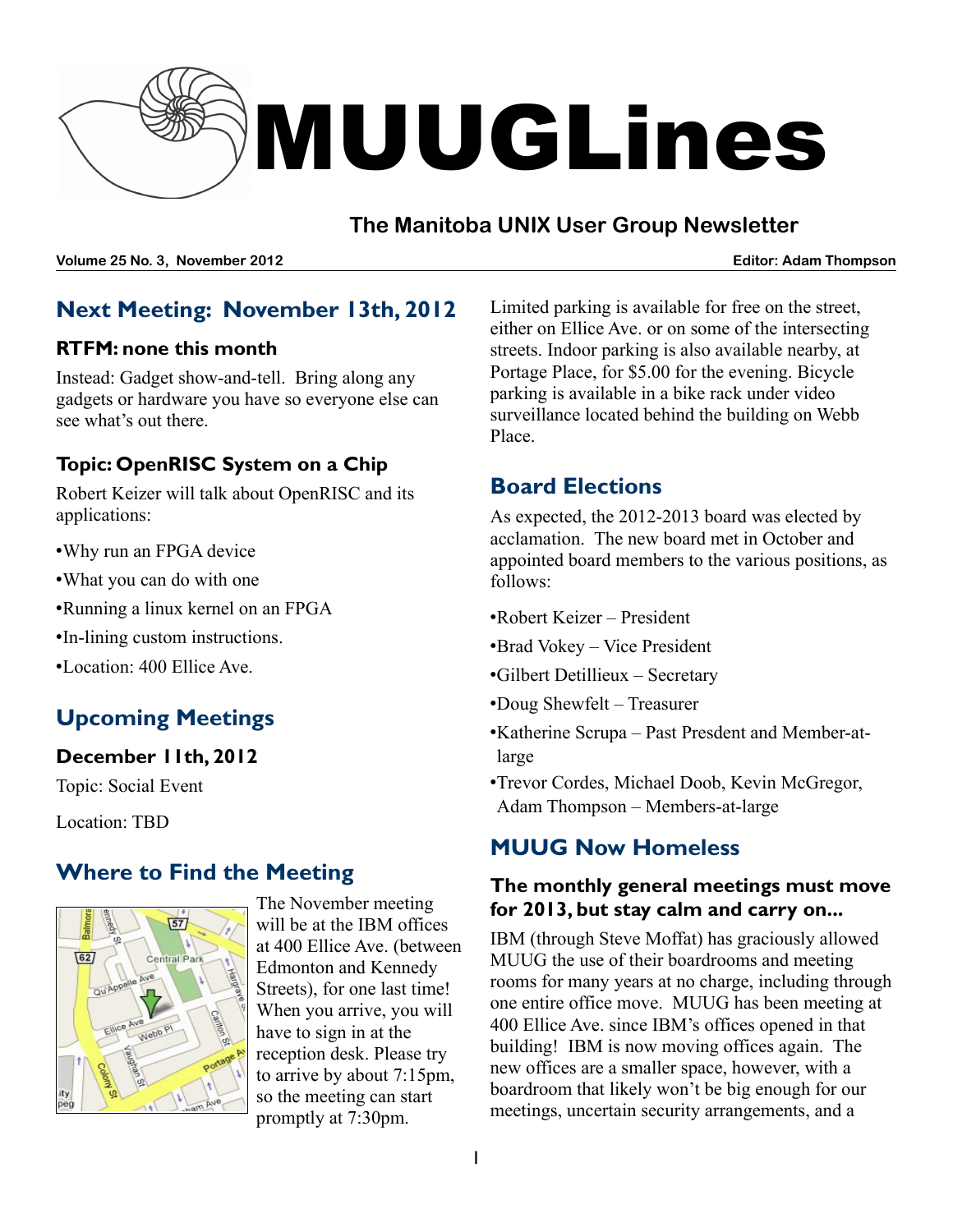much less convenient location for many of our members.

Your board has been looking for alternate meeting space for several months, but it's extremely difficult to locate space that's suitable, available, *and* affordable. We expect the December meeting – it's a different format anyway – will happen somewhere else. Stay tuned for more information.

For January 2013, however, we're still trying to settle on a suitable place to hold meetings. The ideal location needs to:

- •Be centrally located; preferably in or near downtown;
- •Seat about 40 people, preferably boardroom-style;
- •Be accessible by car, bicycle, bus and foot (including parking and bike racks);
- •Have an internet connection, preferably wired ethernet;
- •Have a high-resolution (XGA or better) data projector;
- •Allow after-hours access, since we meet in the evening; and
- •Be free or quite cheap, since we're a non-profit organization that only charges \$20/year!

If you have or know of a location that we should consider, please email or talk to one of the board members ASAP.

Right now, the front-runner is a location at the UofM, and there's a back-up plan in the downtown area.

#### **Electronic Edition of the Newsletter**

Just a reminder that if you had signed up for the electronic (e-mailed) edition of this newsletter, you'd be able to click directly on the links below.

We still don't quite have the ability to *not* send you the paper copy, but you'll get the PDF version in your inbox much sooner, and you'll be ready to go when we do finalize the details around not sending paper.

#### **New Arduino Announcements**

The official Arduino Starter Kit has been announced and is available for purchase:

**[http://arduino.cc/blog/2012/10/03/arduino-starter-kit-is-here](http://arduino.cc/blog/2012/10/03/arduino-starter-kit-is-here-to-rock/)[to-rock/](http://arduino.cc/blog/2012/10/03/arduino-starter-kit-is-here-to-rock/)**

The latest incarnation of the Arduino has been announced: The 32-bit, 84 MHz Due ("Two", in Italian):

**[http://www.i-programmer.info/news/91-hardware/4965-new](http://www.i-programmer.info/news/91-hardware/4965-new-powerful-arduino-due-.html)[powerful-arduino-due-.html](http://www.i-programmer.info/news/91-hardware/4965-new-powerful-arduino-due-.html)**

Since the Arduino platform is completely open, you can expect knock-offs and clones of both items to appear in the near future.

### **OpenBSD 5.2 Changes**

As of OpenBSD 5.2, pthreads(3) should be fully multi-core enabled, allowing multi-threaded applications to run across more than one CPU or core. The biggest change is the replacement of user-space thread scheduler by a kernel-space implementation.

Hibernation now works on i386. Again. Maybe.

SSLv2 has been disabled by default in OpenSSL; if only everyone else would do the same, we might be able to call SSL reasonably secure once again...

Nginx has been included in the base OS – this will presumably allow for the eventual removal of the security-hardened version of Apache that OpenBSD currently uses.

Many, many other changes: see the release notes for details.

**<http://www.openbsd.org/52.html>** 

#### **OpenBSD Mail Lists Become Closed**

Due to the increasing amount of spam hitting the various @openbsd.org mailing lists, the project has decided to switch to a subscriber-only model instead of an open mailing list.

You must now be subscribed to the mailing list before you can post to the mailing list. Most of the MUUG mailing lists are set up this way, for the same reason – to prevent spam.

#### **Dell Enters NEBS/ETSITelco Market**

Dell has announced that they are entering the Carrier-Grade market with standard PowerEdge servers reworked to be NEBS Level 3-compliant.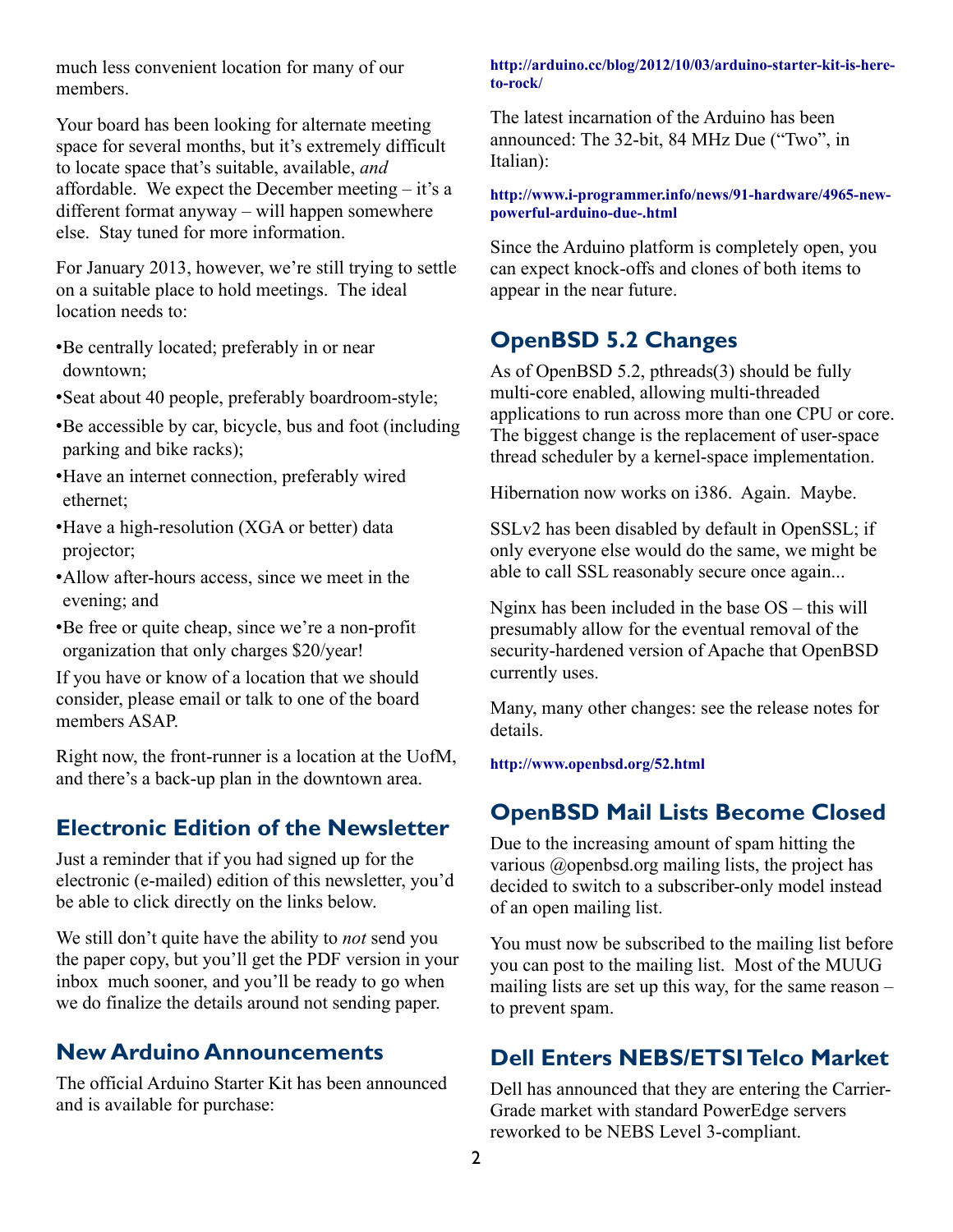NEBS/ETSI environments are one of the few remaining areas where Sun/Oracle retains a significant lead in hardware, so this bears watching. Running carrier-grade Linux on carrier-grade PowerEdge should be a lot cheaper than paying for Solaris on carrier-grade SPARC (mostly the Netra "T" series).

Since Dell is entering the market as an OEM/ODM, it's likely it will be many months before any of this equipment gets installed into central offices.

**[http://en.community.dell.com/dell](http://en.community.dell.com/dell-blogs/direct2dell/b/direct2dell/archive/2012/10/30/introducing-carrier-grade-poweredge-blades.aspx)[blogs/direct2dell/b/direct2dell/archive/2012/10/30/introducin](http://en.community.dell.com/dell-blogs/direct2dell/b/direct2dell/archive/2012/10/30/introducing-carrier-grade-poweredge-blades.aspx) [g-carrier-grade-poweredge-blades.aspx](http://en.community.dell.com/dell-blogs/direct2dell/b/direct2dell/archive/2012/10/30/introducing-carrier-grade-poweredge-blades.aspx)**

### **ARM, Red Hat and AMCC to Develop "Disruptive" RISC Server**

As Dell prepares to replace expensive Oracle/Sun equipment in Telcos, ARM and AMCC, in cooperation with Red Hat, prepare to replace "expensive" Dell equipment in data centres.

A new 64-bit ARMv8 chip (the "X-Gene") is in development, dubbed a "server-on-a-chip": by integrating all the common components of a server onto a single chip, the partners hope to dramatically decrease both price and TCO for high-density server environments.

Red Hat is busy adding ARM support back into Fedora. Canonical has recently been adding ARM support to Ubuntu as well, although they're not connected with this particular project (yet). Note that Ubuntu already runs on the ARM-based Chromebook from Samsung, and the Nexus 7 tablet from Samsung.

It remains to be seen how open and standardized an ARM server market will be, compared to today's commodity x86 server market, but it's hard to see how having more choice would be a bad thing.

# **Red Hat Achieves CCC EAL 4+**

Red Hat has announced that they have succeeded in obtaining Common Criteria Certification at Evaluation Assurance Level 4+, the highest level possible for an unmodified commercial operating system, for Red Hat Enterprise Linux 6.2.

Red Hat has a good history of certifying their products for use by government and military customers, but until now, RHEL 6 was not certified.

Some parts of RHEL 6 are also under evaluation for FIPS-140-2 compliance, and certification activities are continuously ongoing. In the meantime, RHEL 5 remains a FIPS-140-2 compliant option.

## **"Linux MoreViable thanWindows 8"**

Video-game developer Valve has already committed to porting the Steam platform to Linux. They've made significant progress with a number of games, even claiming *better* performance under Linux than Windows 7 for several titles, including *Left 4 Dead 2* (315fps vs. 270Fps).

Now, a Valve engineer has expanded on their CEO's comments, telling an audience at the Ubuntu Developer Summit that Linux is a more viable gaming platform than Windows 8.

**[http://www.ubuntuvibes.com/2012/10/valve-linux-more](http://www.ubuntuvibes.com/2012/10/valve-linux-more-viable-than-windows-8.html)[viable-than-windows-8.html](http://www.ubuntuvibes.com/2012/10/valve-linux-more-viable-than-windows-8.html)**

**[http://www.joystiq.com/2012/08/04/linux-left-4-dead-2](http://www.joystiq.com/2012/08/04/linux-left-4-dead-2-outperforms-direct-x-windows-version/) [outperforms-direct-x-windows-version/](http://www.joystiq.com/2012/08/04/linux-left-4-dead-2-outperforms-direct-x-windows-version/)**

# **Ubuntu 11.04 Reaches End-of-Life**

Ubuntu 11.04 "Natty Narwhal" reached its end-of-life milestone on October 28th, 2012. No further updates will be released for 11.04 from now on.

The supported upgrade path is to 11.10 ("Oneiric Ocelot"), and from 11.10 upgrades are supported to 12.04, and from there to 12.10. Upgrading directly to 12.04 LTS should work, but may not be officially supported.

## **Ubuntu 12.10 Released**

The latest version of Ubuntu is now out. The most contentious feature is the integration of online search results into Dash search results. Use of Ubuntu as a thin-client has been eased by the inclusion of remote RDP login directly from the main ?DM login screen.

For those wanting to get their toes wet before committing, WUBI support is back – you can now once again install and run Ubuntu without repartitioning your hard drive!